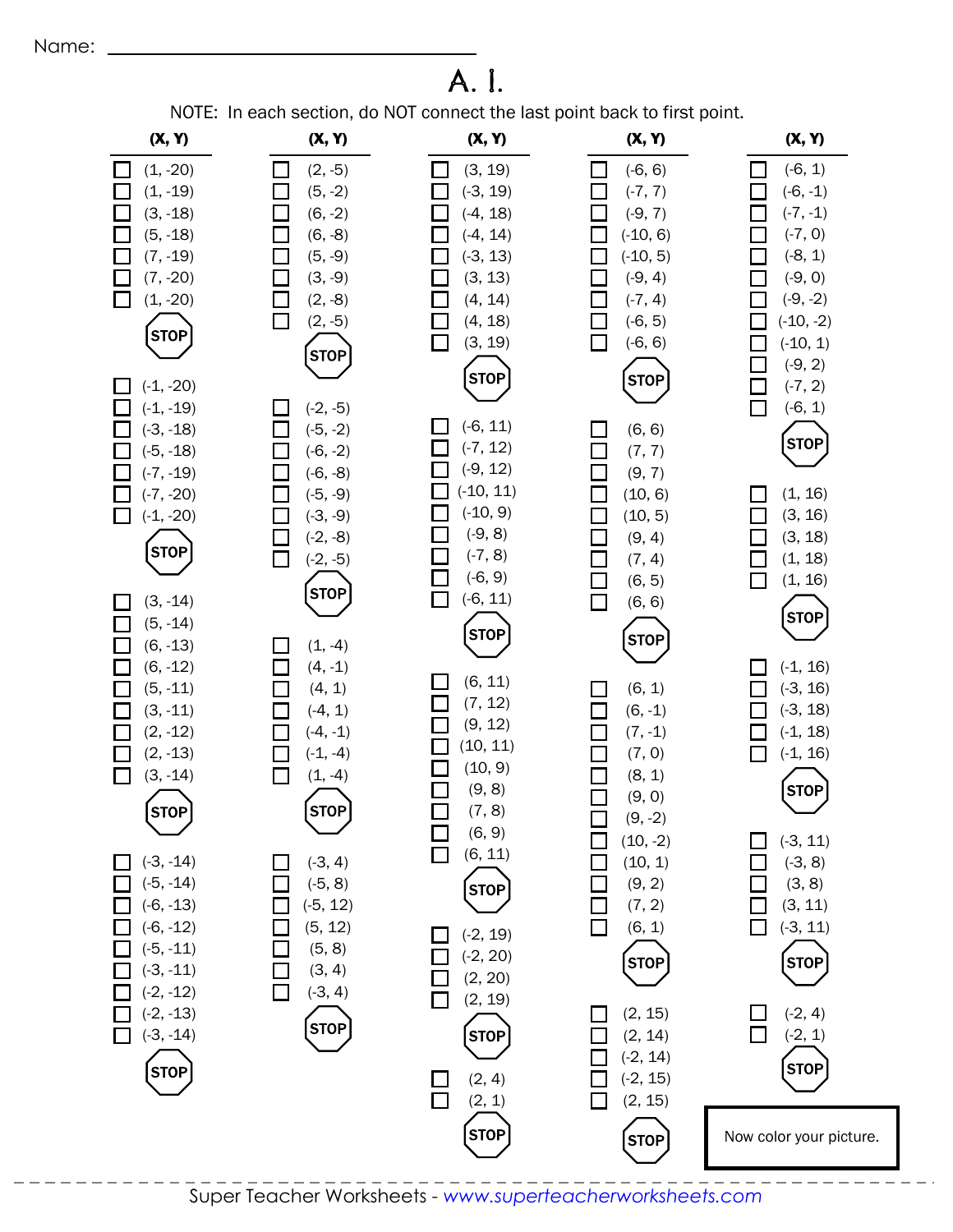



 $- - - -$ 

 $- - - - - -$